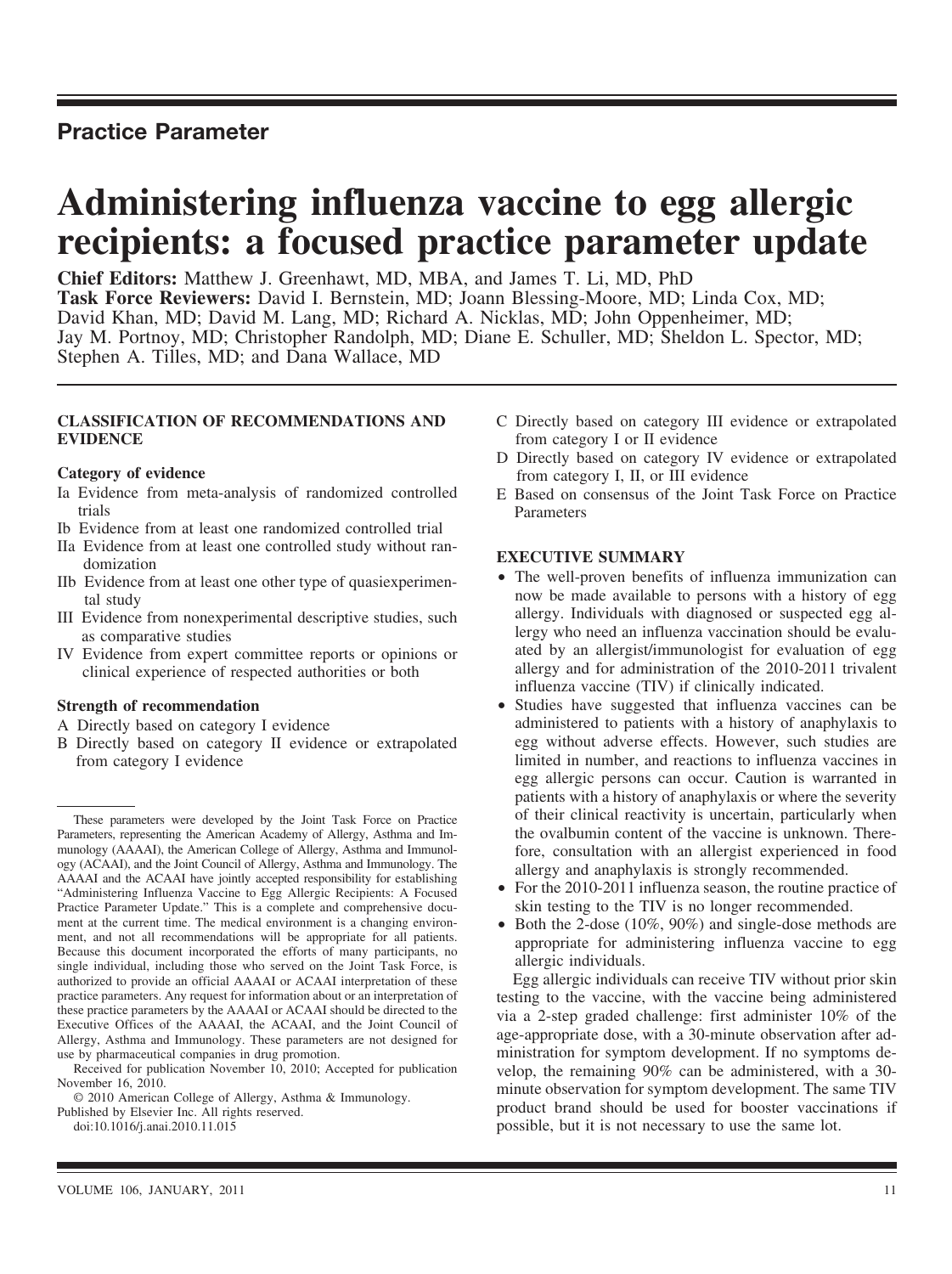Egg allergic individuals can receive TIV without prior skin testing to the vaccine as a single, age-appropriate dose without use of graded challenge. Individuals should be observed for 30 minutes after injection for evidence of a systemic reaction. The same TIV product brand should be used for booster vaccinations, but the same lot is not necessary.

# **INTRODUCTION**

There was renewed interest in the safety of administering egg-containing immunizations to egg allergic children and adults during the global pandemic of the H1N1 influenza A virus in 2009-2010. The H1N1 influenza A vaccine, like the seasonal TIV, is grown on embryonated chicken eggs, leading to concern that residual contamination of ovalbumin (egg proteins) could provoke allergic reactivity in egg allergic individuals.

The 2010 influenza vaccine has incorporated the H1N1 strains, and thus a single influenza vaccine is being offered this season. In addition, several manufacturers now list the ovalbumin content of their influenza vaccine. However, other specific allergenic proteins or moieties that potentially could trigger allergic reactions in egg allergic individuals have not been identified.

Historically, although caution has been recommended in administering influenza vaccine to egg allergic individuals, previous experience suggests that many people with diagnosed or suspected egg allergy can receive influenza vaccination without serious reaction, if precautions are followed. Precautions that have been used include vaccine skin testing, administration via a 2-step graded dose challenging (10% followed by 90% of the age-appropriate dose after a brief observation period), or desensitization. In some circumstances, egg allergic individuals were advised not to receive the vaccine. Given the urgency to protect children last year from the global influenza pandemic, investigators have reexamined the safety of this vaccine in egg allergic individuals with significant changes in recommendations since the last influenza season. This practice parameter update offers guidance in how to evaluate and treat the patient with egg allergy who desires influenza vaccination and outlines the latest evidence-based approaches to administration of the vaccine. Please refer to the practice parameter on Adverse Reactions to Vaccines (*Ann Allergy Asthma Immunol.* 2009;103[suppl]: S1-S16) for management guidance on other types of adverse reaction to vaccines or their components and for guidance on adverse reactions to influenza vaccines unrelated to egg allergy.<sup>1</sup>

# **RECENT DEVELOPMENTS**

*Summary Statement 1.* Egg allergic patients generally should receive influenza vaccinations because the risks of not vaccinating outweigh the risks of vaccinating. (A)

Within the past year, several studies have helped clarify ongoing questions about the vaccine's safety in individuals with egg allergy of any severity, questioning the necessity of skin testing or optimal method of administration, including

single-dose administration and 2-step graded dose protocols. Two groups separately analyzed the ovalbumin content of vaccine produced by several vaccine makers, for both H1N1 vaccine and TIV lots. These results showed that the analyzed TIV lots contained less than 1.2  $\mu$ g/mL of ovalbumin, and the H1N1 vaccine lots contained less than 0.1  $\mu$ g/mL.<sup>2,3</sup> Previous investigation from the late 1990s demonstrated that TIV lots containing less than 1.2  $\mu$ g/mL of ovalbumin were well tolerated in egg allergic individuals when administered after skin testing, using a 2-step graded challenge.<sup>4</sup> Although there is no study that has demonstrated risk from vaccines containing ovalbumin above this level, many experts urged caution and possibly even withholding the vaccine with higher ovalbumin-containing lots.<sup>5-7</sup> Many manufacturers have begun to list their ovalbumin content ranges on the package insert, which is of great utility in finding low ovalbumincontaining vaccine.<sup>7</sup>

Three studies in the past year have reexamined the approach to vaccinating egg allergic individuals with TIV. One retrospective study of 171 egg allergic individuals without a history of anaphylaxis or severe reactivity attributed to egg showed that the vaccine could be safely given using a 2-step graded challenge without vaccine skin testing. Seven patients (4%) developed systemic symptoms, and 17% reported localized symptoms[.8](#page-5-0) A large Canadian prospective study, using a unique squalene adjuvanted, low ovalbumin-containing H1N1 vaccine (containing  $\leq 0.03$   $\mu$ g/mL of ovalbumin), showed that vaccine could be administered as a single, ageappropriate dose without prior vaccine skin testing in 758 egg allergic individuals without a history of severe reaction and 393 non– egg allergic control subjects; and by a 2-step graded challenge (without vaccine testing) in 72 egg allergic individuals with either a history of severe cardiovascular or respiratory symptoms from egg or uncontrolled asthma. In this study, 17 patients (2%) developed mild symptoms compared with 3.1% in the control group within the hour period of observation after vaccine administration, and there were no reports of anaphylaxis. A total of 13% reported mild symptom development, mostly gastrointestinal or mild respiratory (rhinitis) symptoms, by 24 hours after receiving their vaccination. On the basis of these favorable results, an additional 3,640 patients with self-reported egg allergy were then vaccinated according to the same protocol, with 69 (1.9%) developing symptoms consistent with an allergic reaction, including 2 individuals requiring epinephrine treatment.<sup>9</sup> Lastly, a single-center, controlled, prospective study of H1N1 vaccination in 105 individuals with egg allergy of all severities, including 25 with a history of anaphylaxis to egg, and 19 non– egg allergic control subjects, demonstrated that vaccine skin testing was not predictive of vaccine tolerance, that use of a 2-step graded challenge was unnecessary irrespective of past reaction severity to egg, and that booster doses could be given from a different lot without vaccine skin testing. Three egg allergic patients (2.4%) and 1 control subject (5.2%) in this study developed symptoms, none consistent with an allergic reaction. This group further demonstrated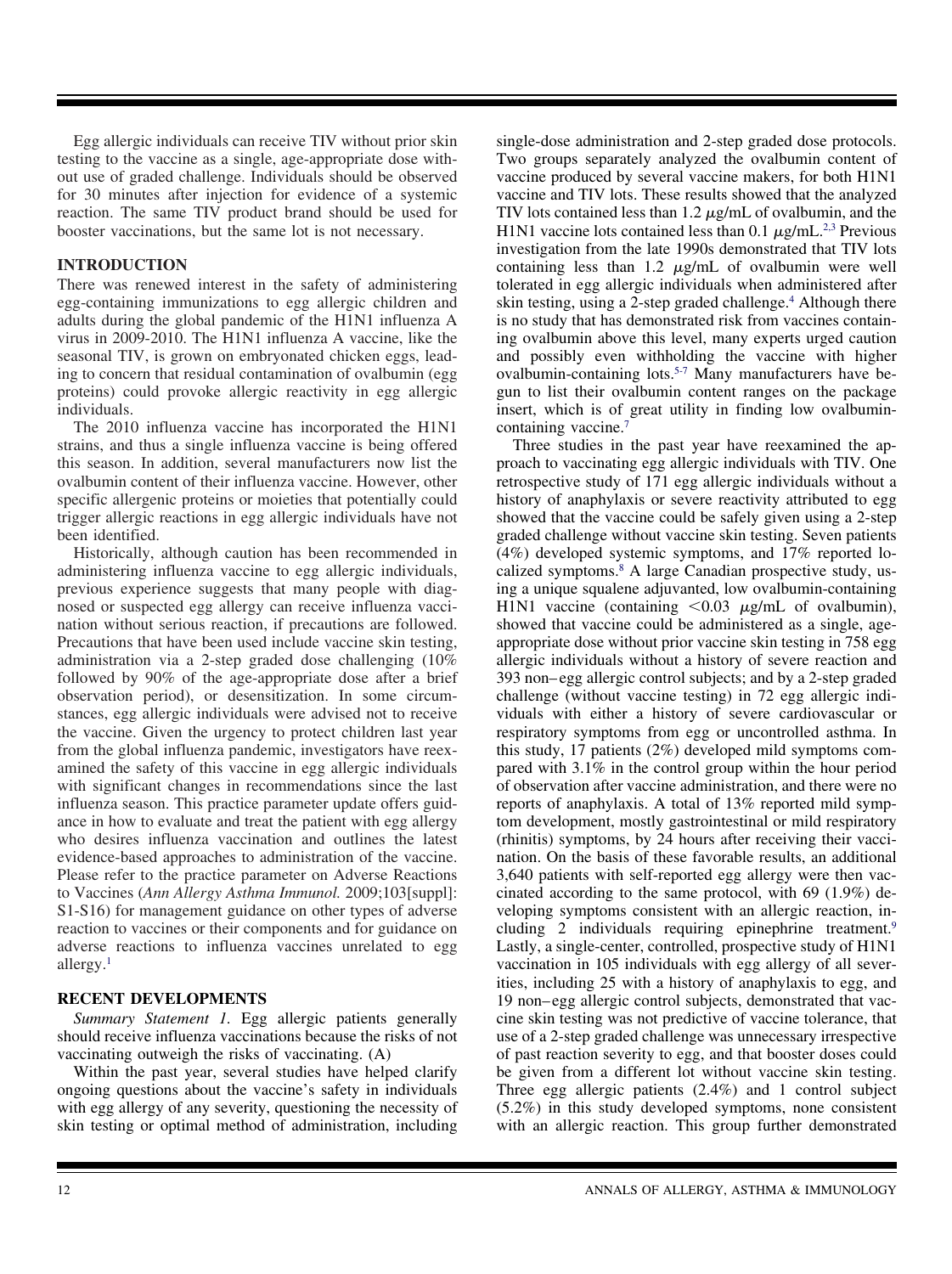that vaccine skin testing was likely to induce an irritant response with increasing vaccine ovalbumin content.<sup>10</sup> Table 1 provides the breakdown of the types of reactions reported in the most recent studies.

Thus, the work from last season has shown both prospective and retrospective evidence that the influenza vaccine generally is well tolerated in egg allergic individuals, including limited data in those with a history of a severe allergic reaction to egg, and that vaccine skin testing is not necessary. Although there is still some historical debate about the safety of TIV in egg allergic individuals with a history of anaphylaxis or severe reaction to egg, 3 studies, each limited by low numbers of severely egg allergic individuals ( $n = 27, 72$ , and 25), have demonstrated 2 methods for vaccinating this subgroup[.4,9,10](#page-5-0) Although these results are promising, they must be interpreted cautiously given the sample size. A multicenter trial further evaluating this issue and comparing the methods for administering the vaccine is currently under way in the United States.

# **EVALUATION OF EGG ALLERGY**

*Summary Statement 2.* Persons with a history of suspected egg allergy who need an influenza vaccination should be evaluated by an allergist/immunologist with expertise in food and vaccine allergy.

Persons with a history of suspected egg allergy who have an indication for influenza vaccination should first be evaluated by an allergist/immunologist with expertise in food and vaccine allergy. The reason to determine the egg allergy status of the patient is to confirm or refute the diagnosis of egg allergy and to assess the severity of prior reactions to egg. The evaluation for egg allergy includes a detailed history to assess the likelihood that the patient has had an IgE-mediated sensitivity to egg. If the clinical history is consistent with egg allergy, then skin prick testing to egg or specific in vitro IgE antibody testing for egg is indicated. With a convincing clinical history and evidence of specific IgE, the diagnosis may be confirmed, but in certain circumstances, oral food challenge to egg may be necessary. Patients with confirmed egg allergy can then receive influenza vaccine using one of the protocols detailed in the following section.

#### **GENERAL RECOMMENDATIONS FOR VACCINATING EGG ALLERGIC INDIVIDUALS WITH TIV**

The recent research summarized above has shown that the influenza vaccine can be administered to egg allergic individuals via a number of approaches. Although there may be no comparative studies that advocate the superiority of one approach over another, the time has passed when the vaccine should be withheld on account of an egg allergy, and physicians should be able to choose an approach with which they are comfortable to vaccinate these patients. In general, although there is no evidence that has conclusively shown that

| <b>Study</b>                       | Year | No. of<br>patients | <b>Patients with</b><br>anaphylaxis<br>to egg | Method                     | Vaccine     | Protocol                                                                                                                                                  | No. of<br>systemic<br>reactions<br>reported | No. of patients<br>requiring<br>epinephrine | No. of mild<br>reactions<br>reported |
|------------------------------------|------|--------------------|-----------------------------------------------|----------------------------|-------------|-----------------------------------------------------------------------------------------------------------------------------------------------------------|---------------------------------------------|---------------------------------------------|--------------------------------------|
| James et $al4$                     | 1998 | 83                 | 27                                            | Prospective,<br>controlled | <b>TIV</b>  | 2-Step graded challenge,<br>with skin testing                                                                                                             | 0                                           | 0                                           | 8                                    |
| Chung et al <sup>8</sup>           | 2010 | 171                | 0                                             | Retrospective              | <b>TIV</b>  | 2-Step graded challenge,<br>no skin testing                                                                                                               | 7                                           | Not listed                                  | 29                                   |
| Gagnon<br>et al <sup>9</sup>       | 2010 | 830 <sup>a</sup>   | 72 <sup>c</sup>                               | Prospective,<br>controlled | <b>H1N1</b> | Single dose without skin<br>testing if no history of<br>anaphylaxis; 2-step<br>graded challenge<br>without skin testing if<br>have history<br>anaphylaxis | 21 <sup>d</sup>                             | 0                                           | 114                                  |
|                                    |      | 3,600 <sup>b</sup> | Not listed                                    |                            |             |                                                                                                                                                           |                                             | $2^e$                                       | 69                                   |
| Greenhawt<br>$et$ al <sup>10</sup> | 2010 | 124                | 25                                            | Prospective,<br>controlled | <b>H1N1</b> | Single dose if skin test<br>result is negative; 2-<br>step graded challenge<br>if skin test result is<br>positive                                         | 0                                           | $\Omega$                                    | 4                                    |

Table 1. Selected Major Published Studies Involving TIV and H1N1 Vaccine Administration to Egg Allergic Individuals

Abbreviation: TIV, trivalent influenza vaccine.

a Reported as patients with confirmed egg allergy.

**b Reported as additional patients with unconfirmed (eg, self-reported) egg allergy.** 

<sup>c</sup> Defined as having experienced a severe reaction to egg involving the cardiorespiratory system OR having uncontrolled asthma.

<sup>d</sup> Having signs or symptoms in more than 2 organ systems but not meeting Brighton Collaboration criteria for anaphylaxis used in this study. <sup>e</sup> One individual described to have symptoms inconsistent with a severe or systemic reaction used self-injectable epinephrine.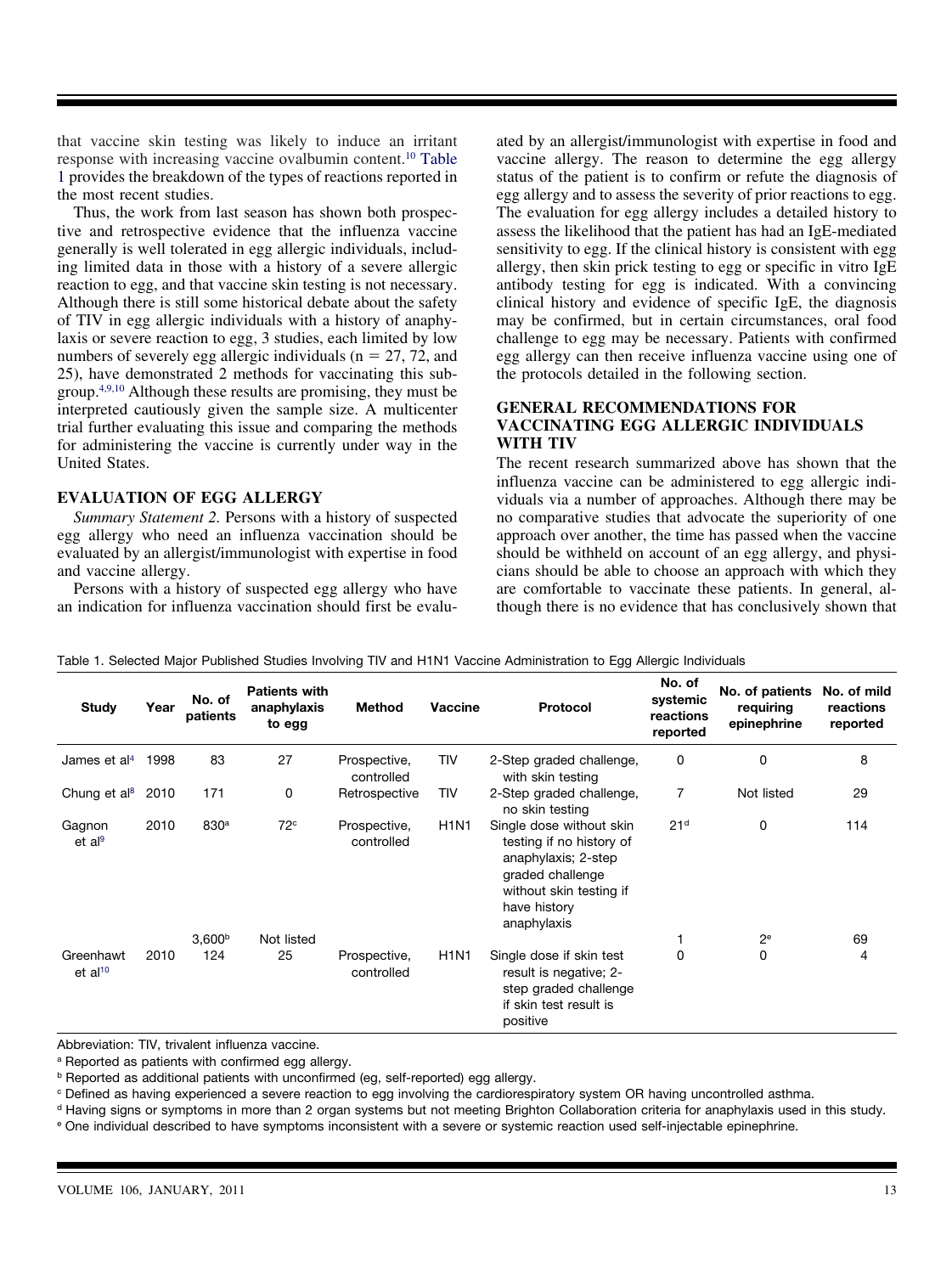egg ovalbumin is the antigen responsible for adverse reactions to TIV in egg allergic individuals, use of the lowest ovalbumin-containing vaccine is recommended[.6,7](#page-5-0) As stated earlier, most manufacturers list their ranges of ovalbumin for their vaccine lots, and studies last year confirmed the range is accurate. $2,3$ 

*Summary Statement 3.* Skin testing (prick and/or intradermal) with the influenza vaccine itself in egg allergic individuals does not reliably identify patients who are at increased risk of reacting to the vaccine because of their egg allergy. (B)

For this influenza season, the routine practice of skin testing with the TIV in patients with a history of reactions to the vaccine is no longer recommended. Although skin testing has been used successfully in the past, recent data have indicated that neither skin prick testing nor intradermal skin testing using the vaccine is predictive of one's ability to tolerate the vaccine, and testing was not necessary to administer a booster dose from a different lot than that used for the original dose[.10](#page-5-0) In 2 studies published this year, the vaccine was administered (and generally well tolerated) without the use of skin testing as both a single dose and as a 2-step graded challenge[.8,9](#page-5-0) Therefore, recent evidence no longer supports TIV skin testing. Skin testing may still be useful in special cases (eg, the patient with a documented history of a past allergic reaction specifically to TIV or H1N1 vaccine) as an extra level of caution, although there is no current evidence that has shown skin testing under such settings is necessary or predictive of outcome.

#### **VACCINATION PROTOCOLS**

*Summary Statement 4.* Administration of influenza vaccines to egg allergic individuals should be performed by clinicians experienced in recognizing and managing anaphylaxis and in a setting equipped to manage potential adverse reactions (including anaphylaxis).

*Summary Statement 5.* Egg allergic patients who receive influenza vaccine should be observed for at least 30 minutes after receiving the last dose of vaccine.

*Summary Statement 6.* Both the single-dose and 2-dose (10%, 90%) methods are appropriate for administering influenza vaccine to egg allergic individuals.

We advocate 1 of 2 approaches for administering the TIV during the 2010-2011 season, both of which have been used to provide TIV to egg allergic individuals.

First, egg allergic individuals can receive TIV without prior skin testing to the vaccine, with the vaccine being administered via a 2-step graded challenge. Administer 10% of the age-appropriate dose followed by a 30-minute observation period. If no symptoms develop during this 30-minute period, the remaining 90% can be administered followed by a 30-minute observation for symptom development. If a reaction is observed after the administration of 10% of the appropriate dose, in most cases no further administration of the vaccine should be given.

Second, egg allergic individuals can receive TIV without prior skin testing to the vaccine as a single, age-appropriate dose without use of graded challenge. Individuals should be observed for 30 minutes after injection for evidence of a systemic reaction.

For either approach, children who need a booster dose can receive this without prior vaccine skin testing and as a single dose, regardless of whether a different lot is used for the booster dose. It is recommended that the same vaccine brand be used if possible, however.

We recommend either of these approaches as an acceptable way to provide TIV to egg allergic vaccine recipients, which should allow for flexibility for patients and physicians. Both approaches are supported by recently published evidence that showed the vaccine could be given to egg allergic populations using either of these approaches. Although the evidence is clear that a 2-step approach generally is well tolerated, there is evidence that a single dose is sufficient for some egg allergic individuals and speculation that a single dose might have been sufficient in many of these 2-step recipients.

# **PATIENTS WITH A HISTORY OF ANAPHYLAXIS TO EGG**

*Summary Statement 7.* A limited number of studies suggest that influenza vaccines can be administered to patients with a history of anaphylaxis to egg without adverse effect. However, such studies have involved small numbers of patients. Because reactions to influenza vaccines in egg allergic persons have been reported, caution is still warranted in such patients, especially those who have experienced more severe adverse reactions. (B)

There is no clear consensus on how to vaccinate individuals with a history of anaphylaxis or other severe allergic reactions to egg. The American Academy of Pediatrics *Red Book* recommends that for administration of TIV, "Children with known severe allergic reactions (eg, hives, angioedema, allergic asthma, or systemic anaphylaxis) to chicken or egg proteins should not receive these vaccines, because both TIV and LAIV are developed with embryonated hen eggs.["11](#page-5-0) However, as indicated above, many children with such histories have received the vaccine without incident[.4,9,10](#page-5-0) Two studies from last year's influenza season showed that past reaction severity is not a risk factor for vaccination with either the H1N1 vaccine or TIV and that both the H1N1 vaccine and TIV were well tolerated when administered either as a 2-step graded challenge or as a single, ageappropriate dose. In one of these studies, neither skin testing nor other allergic comorbidity (eg, asthma, atopic dermatitis, or other food allergy) was predictive of vaccine outcome. Both studies were limited, however, by small numbers of patients with a history of severe egg allergy.

For health care professionals more comfortable administering TIV with gradually increasing doses, multistep desensitization protocols for TIV administration have been previously recommended. Present evidence, however, suggests that more than a 2-step administration is unnecessary. In general, a 2-step protocol (10%, 90%) has been well tolerated and likely is sufficient (as opposed to a 5- or 6-step protocol).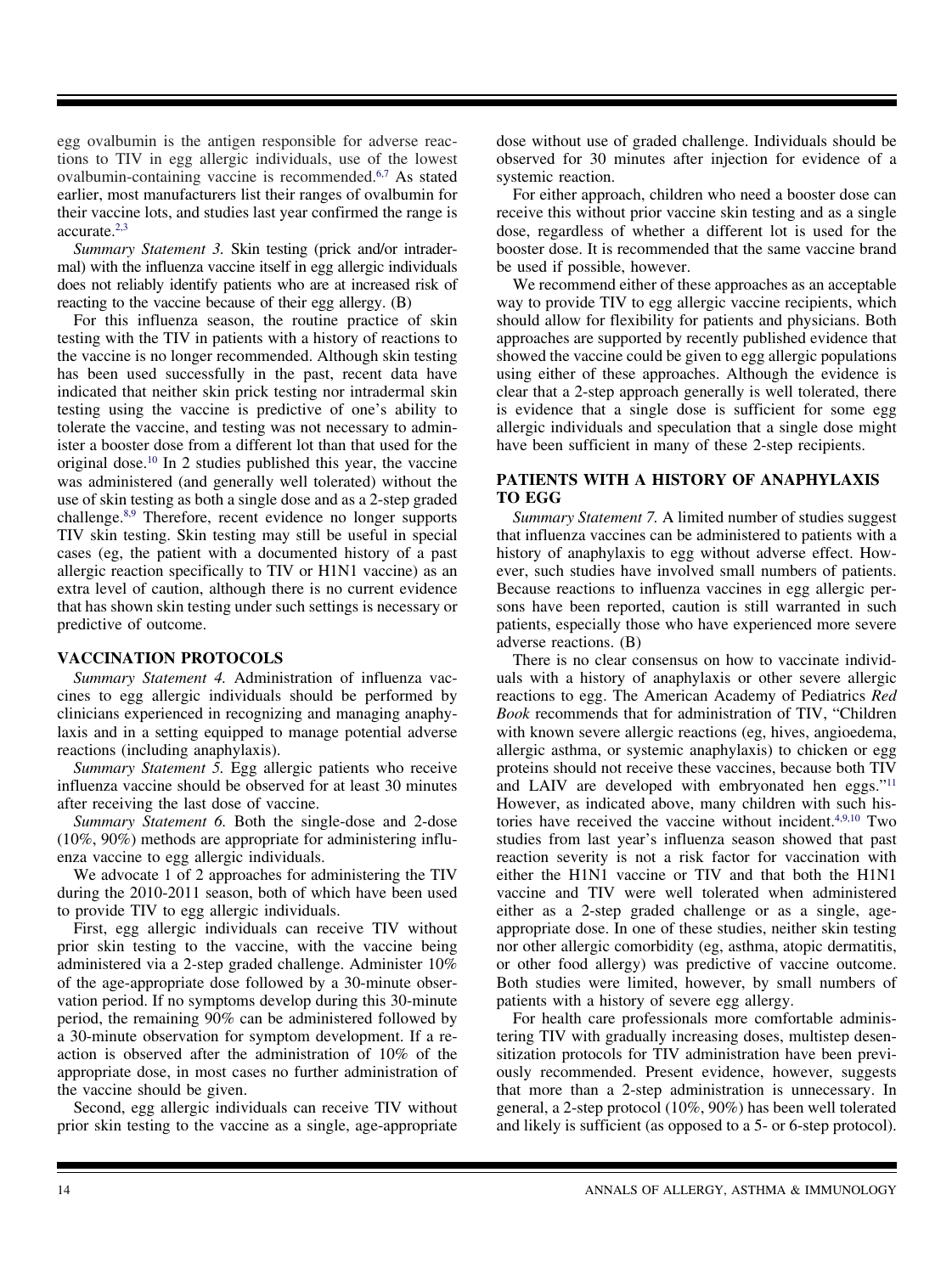However, 2-step vs multiple-step vaccine administration methods have not been directly compared in a formal study. Multiple-step desensitization protocols remain an option for health care professionals who have a particular concern about patients who have a history of anaphylaxis to TIV, H1N1 vaccine, or another egg-containing vaccine.

#### **OTHER CONSIDERATIONS**

In previous years, there has been concern that there could be significant differences in ovalbumin content among vaccine lots. Thus, it was recommended that patients who needed a booster dose receive this from the same lot to which they were initially tested or be retested if a different lot was to be used. Data from last year's vaccine lots did not reveal large differences in ovalbumin content, and one study found that no reactions resulted from deliberate administration of a different lot without testing. Repeat testing for different lots remains an option, but only for those seeking the most conservative approach. On the other hand, it is still recommended that the same vaccine brand be used for booster immunizations if possible.

It is strongly recommended that any health care professional administering vaccinations have proper resuscitative equipment available in the office to manage potential anaphylaxis and that all patients receiving a vaccine be observed for some time after vaccination. Several recent US studies have used an observation period of 30 minutes, although an earlier study used a 60-minute observation period. The Canadian study described above used a 60-minute observation period after the last dose, although this study involved a unique adjuvant in the vaccine, which may explain the time selected.<sup>9</sup> In the 2 patients in this study who required epinephrine, symptoms developed within 30 minutes, although 17 additional patients reported less severe symptoms during the 60-minute interval. The choice of 30 minutes is consistent with the currently recommended observation interval for receiving subcutaneous immunotherapy.

This year (2010-2011), most manufacturers have listed an upper limit of ovalbumin content per 0.5-mL dose of TIV. Table 2 details these stated ovalbumin levels as listed in the package inserts for the various approved vaccines. This table is provided as a reference to help clarify the approximate ovalbumin content per dose and to help better guide the selection of the product to use in the egg allergic patient,

according to age-recommended indications for use of the particular vaccine brand. In considering the individual vaccine product selection and the 2 approaches to administering the vaccine described above, the Canadian study provided evidence that lower-risk egg allergic patients were able to successfully receive a low ovalbumin-containing product as a single dose.<sup>9</sup> Furthermore, in that same study, higher-risk patients (based on past egg allergy severity) were able to receive the same low ovalbumin-containing vaccine given as a 2-step graded challenge. Such "risk stratification" is a reasonable approach. However, in 2 studies, the authors were able to administer vaccine with higher ovalbumin content to both higher- and lower-risk patients using either the singlestep or the 2-step approach, highlighting that neither approach is superior at the present time[.4,10](#page-5-0)

#### **CONCLUSION**

There has been tremendous growth during the past year in demonstrating that the TIV and H1N1 vaccine are safe for egg allergic individuals to receive. Although a few concepts bear further study, such as the safety of these vaccines in individuals with severe allergy to egg, it appears that most egg allergic patients can receive influenza vaccination if desired. Although no particular approach to administering the vaccine has been shown to be the safest and most effective, several methods for providing this service exist. Health care professionals should no longer withhold the influenza vaccine because a patient has egg allergy and should feel comfortable selecting from the 2 strategies outlined above for administering the influenza vaccine.

# **CONTRIBUTORS**

The Joint Task Force has made a concerted effort to acknowledge all contributors to this parameter. If any contributors have been excluded inadvertently, the Task Force will ensure that appropriate recognition of such contributions is made subsequently.

#### **CHIEF EDITORS**

#### **Matthew Greenhawt, MD, MBA**

Division of Allergy and Clinical Immunology The University of Michigan Food Allergy Center The University of Michigan Health Systems Ann Arbor, Michigan

Table 2. Approved 2010-2010 Influenza Vaccines Ovalbumin Content Levels

| <b>Product</b>      | <b>Manufacturer</b>                | Age range   | Ovalbumin content listed in package insert <sup>a</sup> |
|---------------------|------------------------------------|-------------|---------------------------------------------------------|
| Afluria             | CSL Biotherapies (Merck)           | ≥9 v        | ≤1 μg                                                   |
| Agriflu             | Novartis                           | $\geq$ 18 y | $<$ 0.4 $\mu$ g                                         |
| Fluarix             | GlaxoSmithKline                    | $\geq$ 3 y  | $≤0.05 \mu q$                                           |
| FluLaval            | ID Biomedical Corp of Quebec (GSK) | $\geq$ 18 y | ≤1 μq                                                   |
| FluMist (nasal)     | MedImmune                          | $2 - 49$ v  | Level not listed                                        |
| <b>Fluvirin</b>     | <b>Novartis</b>                    | $\geq$ 4 y  | ≤1 μg                                                   |
| Fluzone, Fluzone HD | Sanofi Pasteur                     | $\geq 6$ mo | Level not listed                                        |

<sup>a</sup> All levels per 0.5-mL dose.